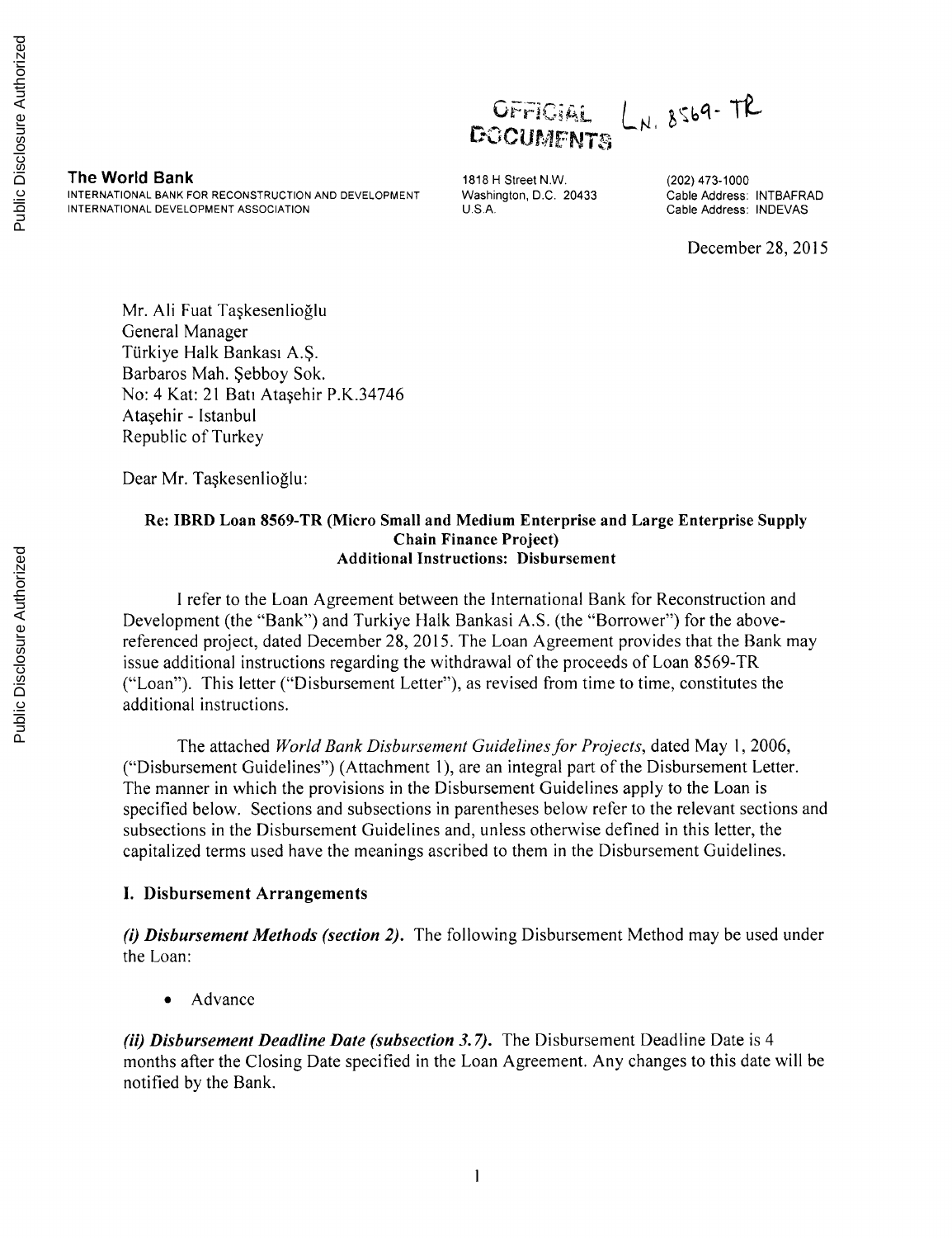*(iii) Disbursement Conditions (subsection 3.8).* Please refer to the Disbursement Condition(s) in the Loan Agreement.

#### **II. Withdrawal of Loan Proceeds**

#### (i) *Authorized Signatures (subsection 3.1).*

An authorized signatory letter in the Form attached (Attachment 2) should be furnished to the Bank at the address indicated below providing the name(s) and specimen signature(s) of the official(s) authorized to sign Applications:

> The World Bank Turkey Ugur Mumcu Caddesi No. **88 06700** Gaziosmanpasa Ankara Attention: Johannes **C.M.** Zutt, Country Director, **ECCU6**

*(ii) Applications (subsections 3.2* **-** *3.3).* Please provide completed and signed applications for withdrawal, together with supporting documents, to the address indicated below:

> The World Bank Radnicka cesta **80,** 9th floor Zagreb, HR **- 10 000** Croatia Attention: Loan Department

*(iii) Electronic Delivery (subsection 3.4)* The Bank may permit the Borrower to electronically deliver to the Bank Applications (with supporting documents) through the Bank's Client Connection, web-based portal. The option to deliver Applications to the Bank **by** electronic means may be effected if: (a) the Borrower has designated in writing, pursuant to the terms of subparagraph (i) of this Section, its officials who are authorized to sign and deliver Applications and to receive secure identification credentials **("SIDC")** from the Bank for the purpose of delivering such Applications **by** electronic means; and **(b)** all such officials designated **by** the Borrower have registered as users of Client Connection. **If** the Bank agrees, the Bank will provide the Borrower with **SIDC** for the designated officials. Following which, the designated officials may deliver Applications electronically **by** completing Form **2380,** which is accessible through Client Connection (https://clientconnection .worldbank.org). The Borrower may continue to exercise the option of preparing and delivering Applications in paper form. The Bank reserves the right and may, in its sole discretion, temporarily or permanently disallow the electronic delivery of Applications **by** the Borrower.

*(iv) Terms and Conditions of Use of SIDC to Process Applications.* **By** designating officials to use **SIDC** and **by** choosing to deliver the Applications electronically, the Borrower confirms through the authorized signatory letter its agreement to: (a) abide **by** the *Terms and Conditions of Use of Secure Identification Credentials in connection with Use of Electronic Means to Process Applications and Supporting Documentation* ("Terms and Conditions of Use of Secure Identification Credentials") provided in Attachment **3;** and **(b)** to cause such official to abide **by** those terms and conditions.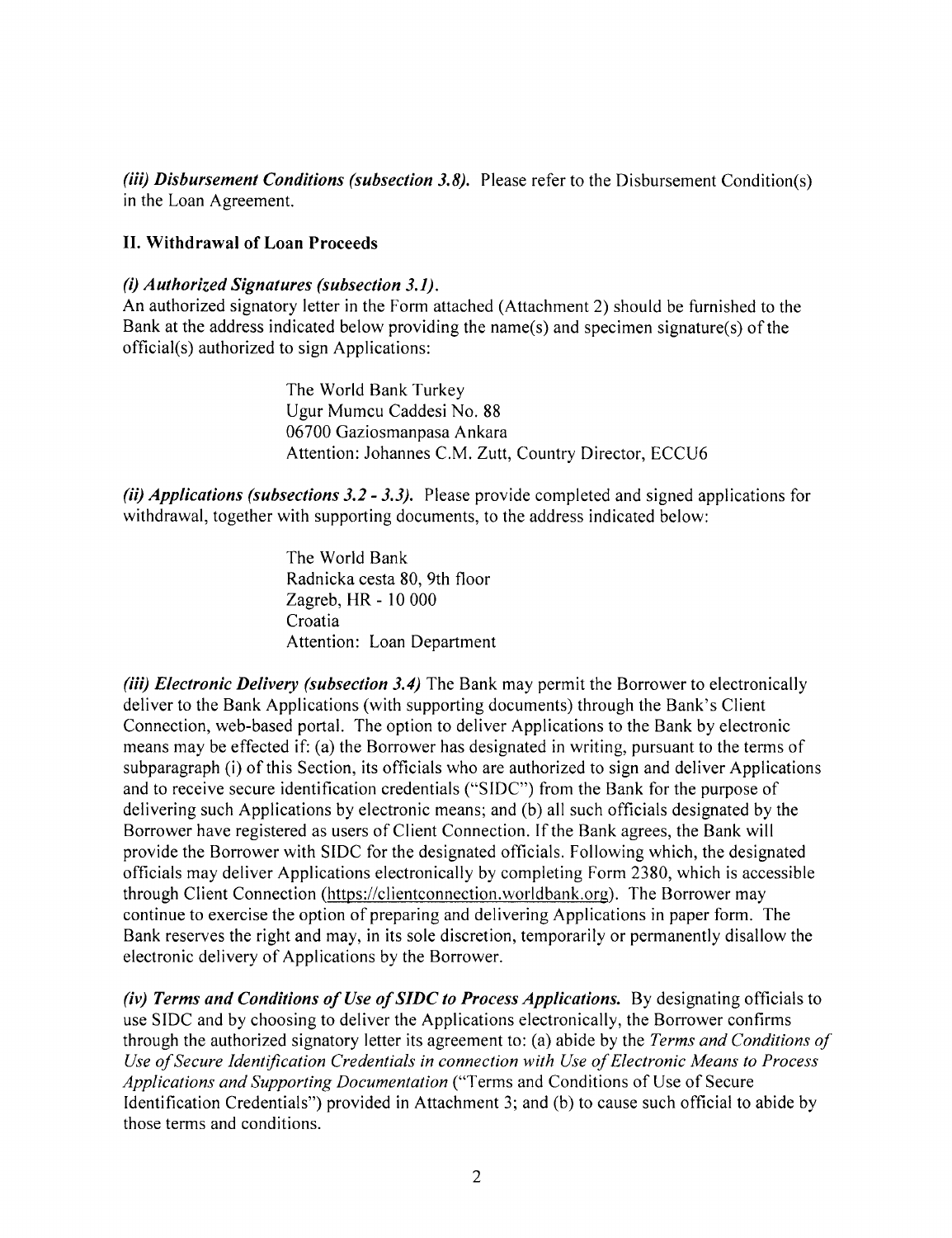*(v) Minimum Value of Applications (subsection 3.5).* The Minimum Value of Applications is not applicable to this project.

*(vi) Advances (sections 5 and 6).*

- *\* Type of Designated Account (subsection 5.3):* Segregated
- *\* Currency of Designated Account (subsection 5.4).* **US** Dollar **(US\$)**
- *\* Financial Institution at which the Designated Account Will Be Opened (subsection 5.5):* Turkiye Halk Bankasi **A.S.** (TRHBTR)
- *\* Ceiling (subsection 6.1).* **US\$40,000,000**

#### **III. Reporting on Use of Loan Proceeds**

*(i) Supporting Documentation (section 4).* Supporting documentation should be provided with each application for withdrawal as set out below:

- *\* For reporting eligible expenditures paid from the Designated Account:*
	- o Statement of Expenditure in the form attached (Attachment 4) for all expenditures; and
	- o **A** designated account reconciliation statement (Attachment **5)** and related bank statement.

*(ii) Frequency of Reporting Eligible Expenditures Paid from the Designated Account (subsection 6.3):* Quarterly, or more frequently if needed.

#### **IV. Other Disbursement Instructions**

*Retroactive Financing:* No withdrawals shall be made for payments made prior to the date of the Loan Agreement, except that withdrawals up to an aggregate amount not to exceed **US\$30,000,000** equivalent may be made for payments made prior to the date of the Loan Agreement but on or after January **15, 2015,** for Eligible Expenditures under the project.

#### **V. Other Important Information**

For additional information on disbursement arrangements, please refer to the Disbursement Handbook available on the Bank's public website at https://www.worldbank.org and its secure website "Client Connection" at https://clientconnection.worldbank.org. Print copies are available upon request.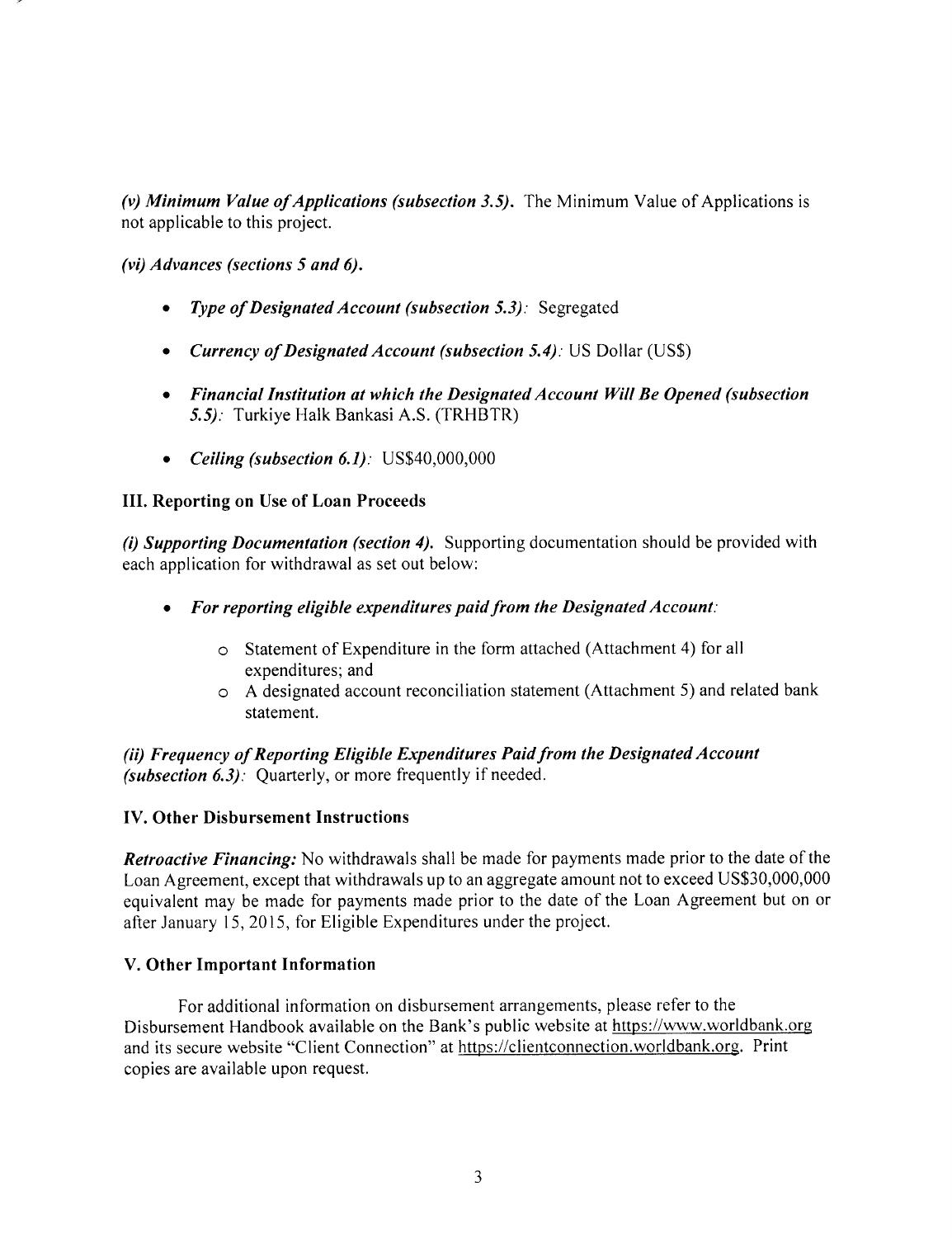From the Client Connection website, you will be able to prepare and deliver Applications, monitor the near real-time status of the Loan, and retrieve related policy, financial, and procurement information.

**If** you have not already done so, the Bank recommends that you register as a user of the Client Connection website (https://clientconnection.worldbank.org). From this website you will be able to prepare and deliver Applications, monitor the near real-time status of the Loan, and retrieve related policy, financial, and procurement information. **All** Borrower officials authorized to sign and deliver Applications **by** electronic means are required to register with Client Connection before electronic delivery can be effected. For more information about the website and registration arrangements, please contact the Bank **by** email at <clientconnection@worldbank.org>.

**If** you have any queries in relation to the above, please contact Jasna Mestnik, Finance Officer, at jmestnik@worldbank.org using the above reference.

Yours sincerely, Johannes Zutt

Country Director Turkey Country Unit Europe and Central Asia Region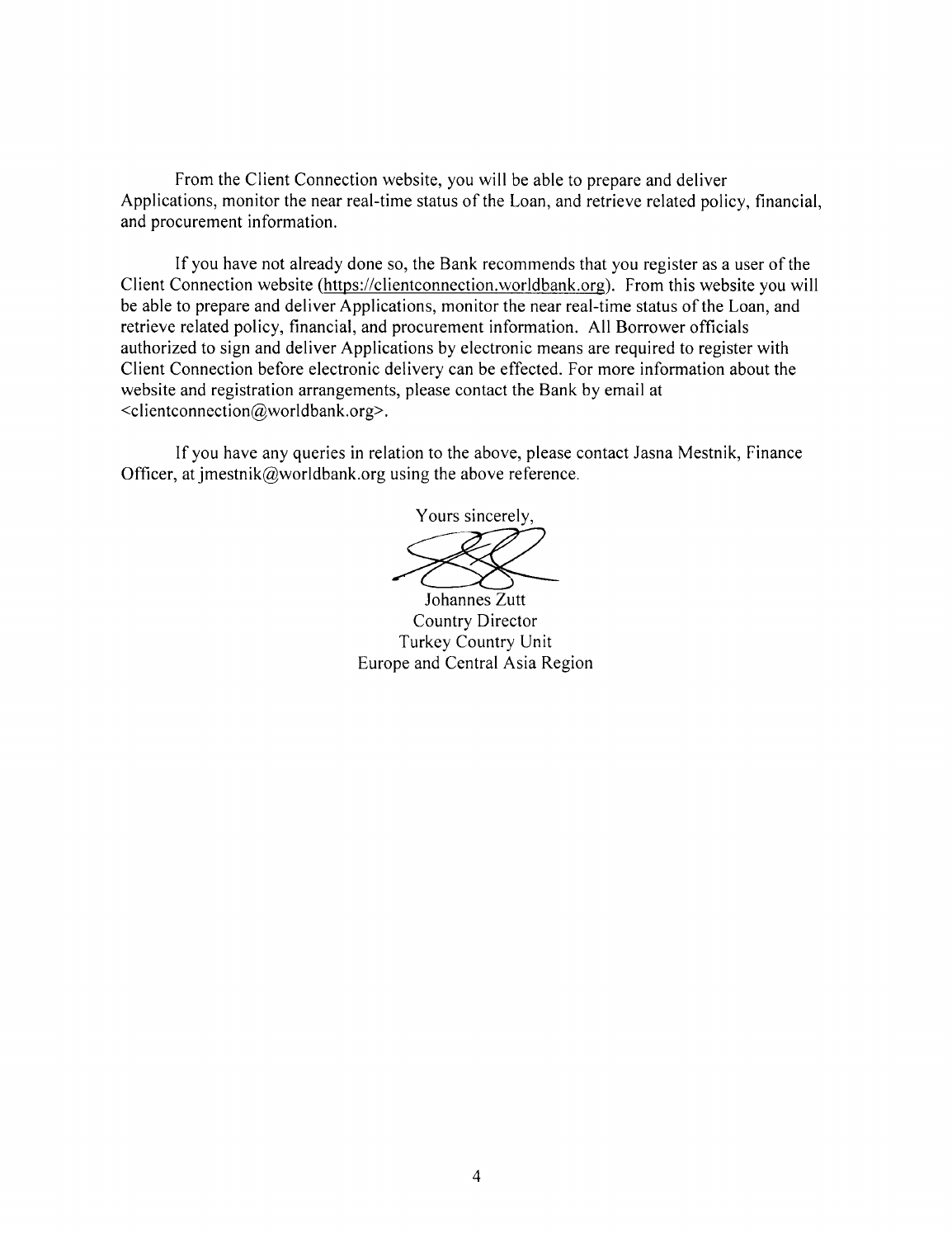$\frac{\Delta}{4\pi\lambda}$  $\star$  Attachments:

# **1.** *World Bank Disbursement Guidelines for Projects,* dated May **1, 2006**

- 2. Form for Authorized Signatures
- **3.** *Terms and Conditions of Use of Secure Identification Credentials in connection with Use of Electronic Means to Process Applications and Supporting Documentation,* dated March **1, 2013**
- 4. Form of "Statement of Expenditure"

 $\bar{\mathbf{r}}$ 

*5.* Form of Designated Account Reconciliation Statement

Prepared **by:** Jasna Mestnik, Finance Officer **-** WFALA

Cleared with and cc: Jimena Garrote, Country Lawyer **- LEGLE** Ilias Skamnelos/Alper Ahmet Oguz, Task Team Leaders **-** GFMDR

Cc with copies: International Banking and Structures Finance Department TUrkiye Halk Bankasi **A.\$.** Barbaros Mah. \$ebboy Sok. No:4 Kat: 21 Batı Ataşehir P.K.34746 Ata sehir - Istanbul Republic of Turkey

> Undersecretariat of Treasury Basbakanlik Hazine Müstesarligi In6na Bulvari No:36 **06510** Emek Ankara Turkey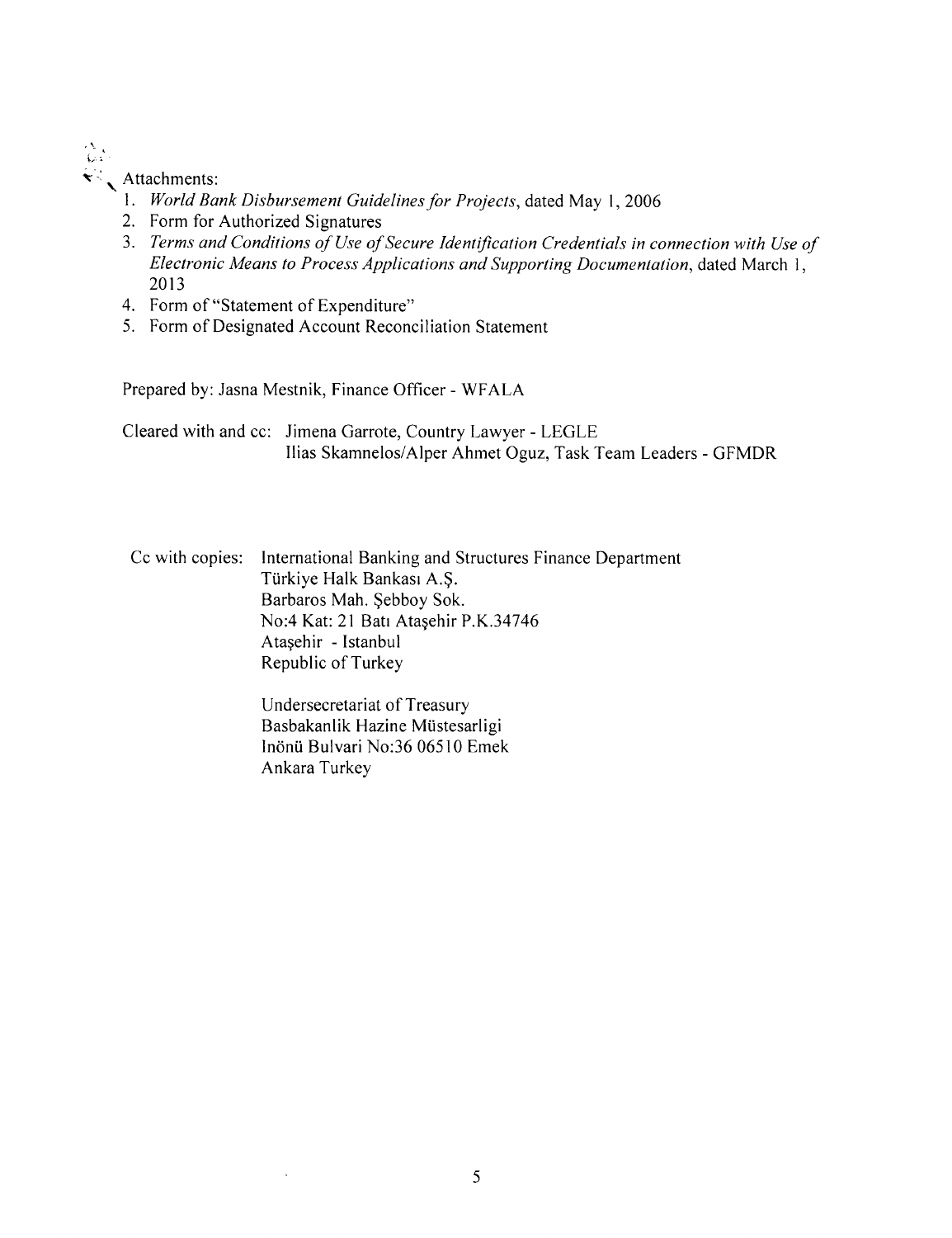**[DATE]**

#### Form of Authorized Signatory Letter [Letterhead] [Borrower] [Street address] [City] [Country]

The World Bank **1818** H Street, N.W. Washington, **D.C.** 20433 United States of America

Attention: [Country Director]

Re: Loan No. 8569-TR

(Micro Small and Medium Enterprise and Large Enterprise Supply Chain Finance Project)

**I** refer to the Loan Agreement ("Agreement") between the International Bank for Reconstruction and Development (the "Bank") and Turkiye Halk Bankasi **A.S.** (the "Borrower"), dated December **28, 2015** providing the above Loan. For the purposes of Section **2.03** of the General Conditions as defined in the Agreement, any 1[one] of the persons whose authenticated specimen signatures appear below is authorized on behalf of the Borrower to sign applications for withdrawal [and applications for a special commitment] under this Loan.

For the purpose of delivering Applications to the Bank, 2[each] of the persons whose authenticated specimen signatures appears below is authorized on behalf of the Borrower, acting 3[individually] 4[jointly], to deliver Applications, and evidence in support thereof on the terms and conditions specified **by** the Bank.

This confirms that the Borrower is authorizing such persons to accept Secure Identification Credentials **(SIDC)** and to deliver the Applications and supporting documents to the Bank **by** electronic means. In full recognition that the Bank shall rely upon such representations and warranties, including without limitation, the representations and warranties contained in the *Terms and Conditions of Use of Secure Identification Credentials in connection with Use of Electronic Means to Process Applications and Supporting Documentation*

**<sup>1</sup>** Instruction to the Borrower: Stipulate if more than one person needs to sign Applications, and how many or which positions, and if any thresholds apply. *Please delete this footnote in final letter that is sent to the Bank.*

<sup>&</sup>lt;sup>2</sup> Instruction to the Borrower: Stipulate if more than one person needs to *jointly* sign Applications, if so, please indicate the actual number. *Please delete this footnote in final letter that is sent to the Bank.*

<sup>&</sup>lt;sup>3</sup> Instruction to the Borrower: Use this bracket if any one of the authorized persons may sign; if this is not applicable, please delete. *Please delete this footnote in final letter that is sent to the Bank.*

<sup>4</sup> Instruction to the Borrower: Use this bracket **only** if several individuals must jointly sign each Application; if this is not applicable, please delete. *Please delete this footnote in final letter that is sent to the Bank.*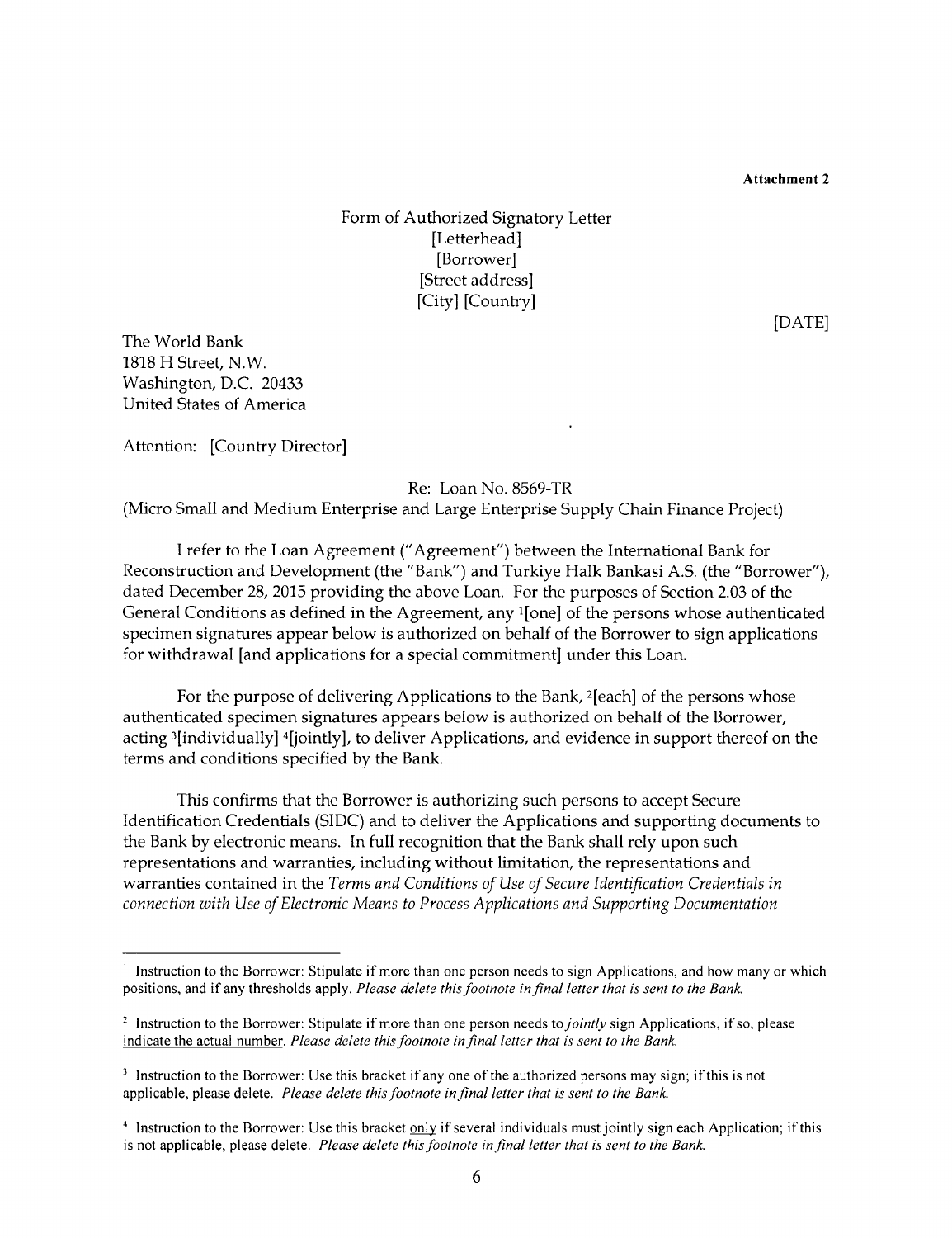("Terms and Conditions of Use of **SIDC"),** the Borrower represents and warrants to the Bank that it will cause such persons to abide **by** those terms and conditions.

This Authorization replaces and supersedes any Authorization currently in the Bank records with respect to this Agreement.

| [Name], [position] | Specimen Signature: |
|--------------------|---------------------|
| [Name], [position] | Specimen Signature: |
| [Name], [position] | Specimen Signature: |

Yours truly,

**/** signed /

[Position]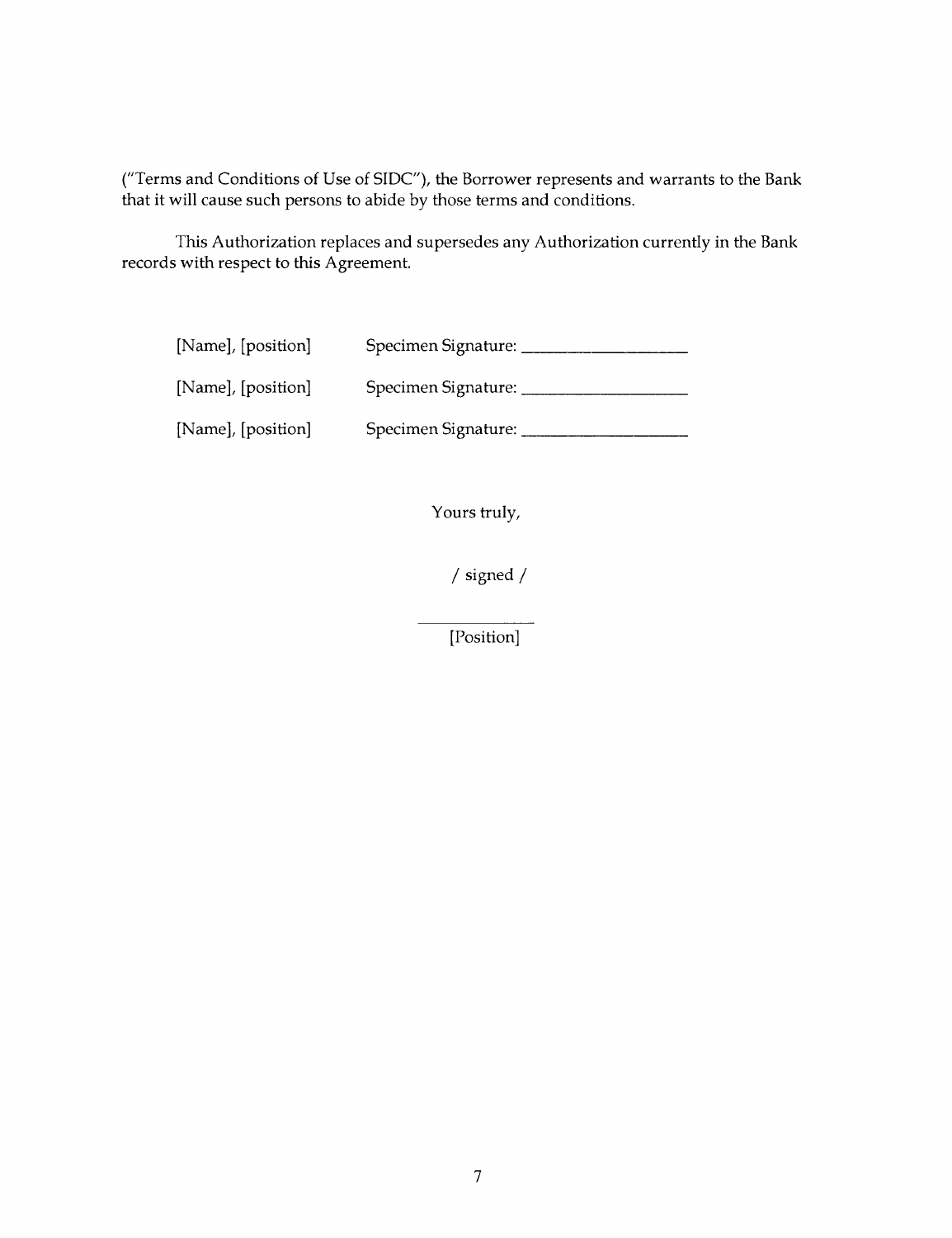# **Terms and Conditions of Use of Secure Identification Credentials in connection with Use of Electronic Means to Process Applications and Supporting Documentation**

March **1, 2013**

The World Bank (Bank)' will provide secure identification credentials **(SIDC)** to permit the Borrower<sup>2</sup> to deliver applications for withdrawal and applications for special commitments under the Agreement(s) and supporting documentation (such applications and supporting documentation together referred to in these Terms and Conditions of Use as Applications) to the Bank electronically, on the terms and conditions of use specified herein.

**SIDC** can be either: (a) hardware-based (Physical Token), or **(b)** software-based (Soft Token). The Bank reserves the right to determine which type of **SIDC** is most appropriate.

#### **A.** Identification of Users.

- 1. The Borrower will be required to identify in a completed Authorized Signatory Letter **(ASL)** duly delivered to and received **by** the Bank each person who will be authorized to deliver Applications. The Bank will provide **SIDC** to each person identified in the **ASL** (Signatory), as provided below. The Borrower shall also immediately notify the Bank if a Signatory is no longer authorized **by** the Borrower to act as a Signatory.
- 2. Each Signatory must register as a user on the Bank's Client Connection **(CC)** website (https://clientconnection.worldbank.org) prior to receipt of his/her SIDC. Registration on **CC** will require that the Signatory establish a **CC** password **(CC** Password). The Signatory shall not reveal his/her **CC** Password to anyone or store or record the **CC** Password in written or other form. Upon registration as a **CC** user, the Signatory will be assigned a unique identifying account name.

# B. Initialization **of SIDC.**

1. Prior to initialization of **SIDC by** a Signatory, the Signatory will acknowledge having read, understood and agreed to be bound **by** these Terms and Conditions of Use.

<sup>&</sup>lt;sup>1</sup> "Bank" includes IBRD and IDA.

<sup>2</sup>"Borrower" includes the borrower of an IBRD loan, **IDA** credit, or Project Preparation Facility advance and the recipient of a grant.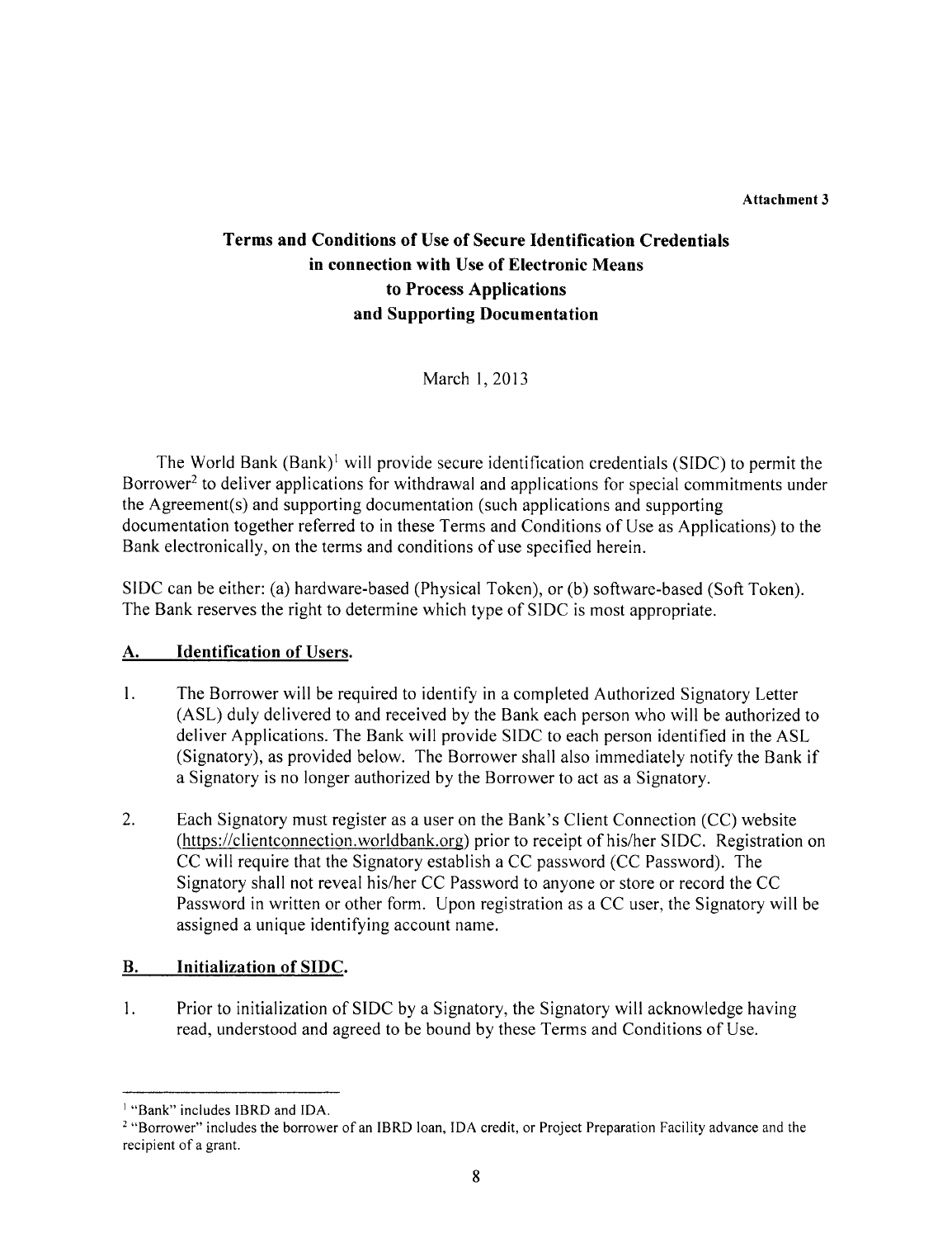- 2. Where a Physical Token is to be used, promptly upon receipt of the Physical Token, the Signatory will access **CC** using his/her account name and **CC** Password and register his/her Physical Token and set a personal identification number **(PIN)** to be used in connection with the use of his/her Physical Token, after which the Physical Token will be initialized for use **by** the Signatory exclusively for purposes of delivering Applications. Where a Soft Token is to be used, the Signatory will access **CC** using his/her account name and **CC** Password and set a personal identification number **(PIN)** to be used in connection with the use of his/her Soft Token, after which the Soft Token will be initialized for use **by** the Signatory exclusively for purposes of delivering Applications. Upon initialization of the **SIDC,** the Signatory will be a **"SIDC** User". The Bank will maintain in its database a user account (Account) for each **SIDC** User for purposes of managing the **SIDC** of the **SIDC** User. Neither the Borrower nor the **SIDC** User will have any access to the Account.
- **3.** Prior to first use of the **SIDC by** the **SIDC** User, the Borrower shall ensure that the **SIDC** User has received training materials provided **by** the Bank in use of the **SIDC.**

#### **C.** Use of **SIDC.**

- 1. Use of the **SIDC** is strictly limited to use in the delivery of Applications **by** the **SIDC** User in the manner prescribed **by** the Bank in the Agreement(s) and these Terms and Conditions. Any other use of the **SIDC** is prohibited.
- 2. The Bank assumes no responsibility or liability whatsoever for any misuse of the **SIDC by** the **SIDC** User, other representatives of the Borrower, or third parties.
- **3.** The Borrower undertakes to ensure, and represents and warrants to the Bank (such representation and warranty being expressly relied upon **by** the Bank in granting **SIDC)** that each **SIDC** User understands and will abide **by,** these Terms and Conditions of Use, including without limitation the following:

#### *4. Security*

4.1. The **SIDC** User shall not reveal his/her **PIN** to anyone or store or record the **PIN** in written or other form.

4.2. The **SIDC** User shall not allow anyone else to utilize his/her **SIDC** to deliver an Application to the Bank.

4.3. The **SIDC** User shall always logout from **CC** when not using the system. Failure to logout properly can create a route into the system that is unprotected.

4.4. **If** the **SIDC** User believes a third party has learned his/her **PIN** or has lost his/her Physical Token he/she shall immediately notify clientconnection  $@$  worldbank.org.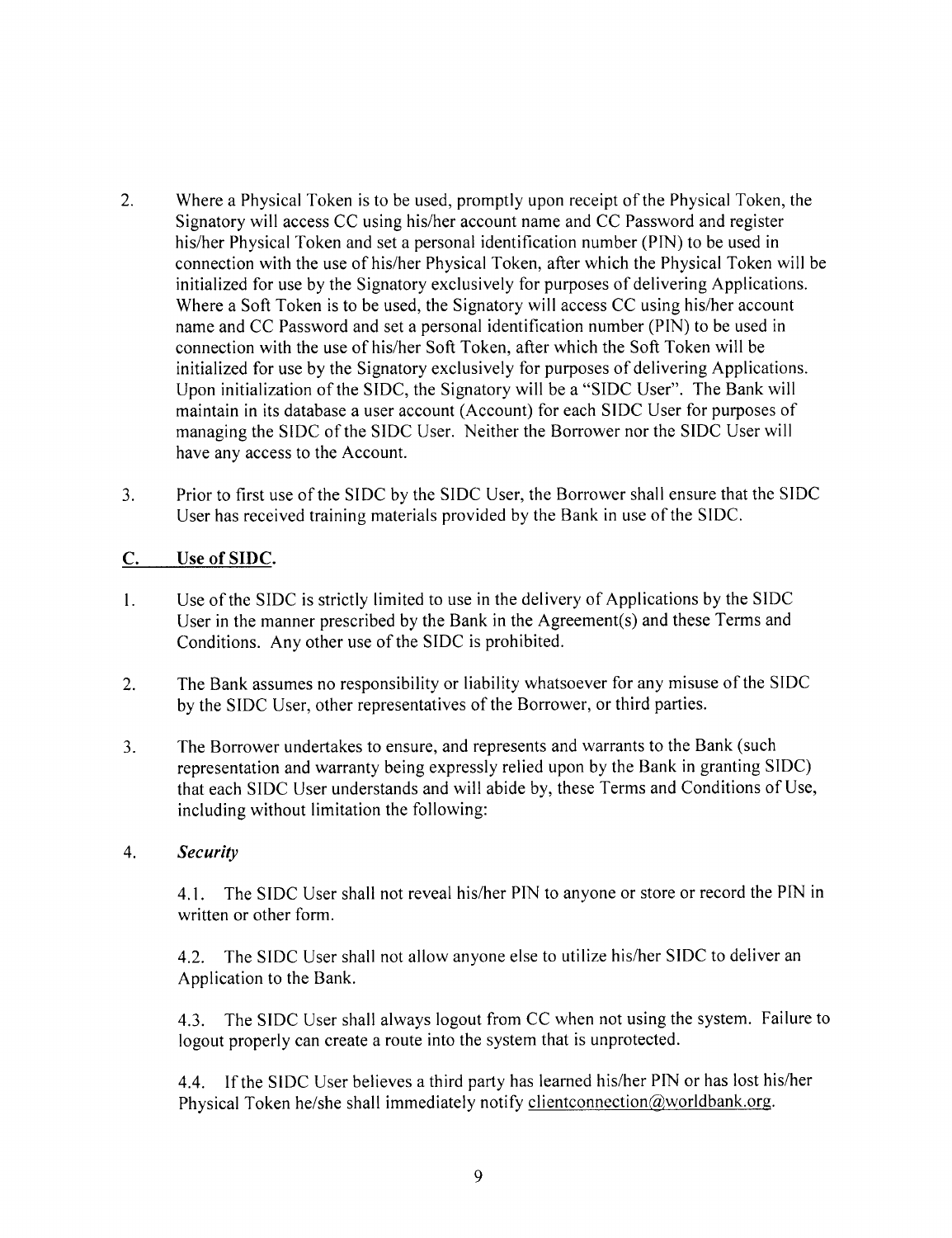4.5. The Borrower shall immediately notify the Bank at

clientconnection(@worldbank.org of any lost, stolen or compromised **SIDC,** and take other reasonable steps to ensure such **SIDC** are disabled immediately.

# **5.** *Reservation of Right to Disable SIDC*

*5.1.* The Borrower shall reserve the right to revoke the authorization of a **SIDC** User to use a **SIDC** for any reason.

**5.2.** The Bank reserves the right, in its sole discretion, to temporarily or permanently disable a **SIDC,** de-activate a **SIDC** User's Account or both.

# *6. Care of Physical Tokens*

**6.1.** Physical Tokens will remain the property of the Bank.

**6.2.** The Bank will physically deliver a Physical Token to each Signatory designated to receive one in a manner to be determined **by** and satisfactory to the Bank.

**6.3.** Physical Tokens contain delicate and sophisticated instrumentation and therefore should be handled with due care, and should not be immersed in liquids, exposed to extreme temperatures, crushed or bent. Also, Physical Tokens should be kept more than five **(5)** cm from devices that generate electromagnetic radiation (EMR), such as mobile phones, phone-enabled PDAs, smart phones and other similar devices. Physical Tokens should be carried and stored separate from any EMR device. At close range (less than **5** cm), these devices can output high levels of EMR that can interfere with the proper operation of electronic equipment, including the Physical Token.

6.4. Without derogating from these Terms and Conditions of Use, other technical instructions on the proper use and care of Physical Tokens are available at http://www.rsa.com.

# **7.** *Replacement*

**7.1.** Lost, damaged, compromised (in terms of 4.5, above) or destroyed Physical Tokens will be replaced at the expense of the Borrower.

**7.2.** The Bank reserves the right, in its sole discretion, not to replace any Physical Token in the case of misuse, or not to reactivate a **SIDC** User's Account.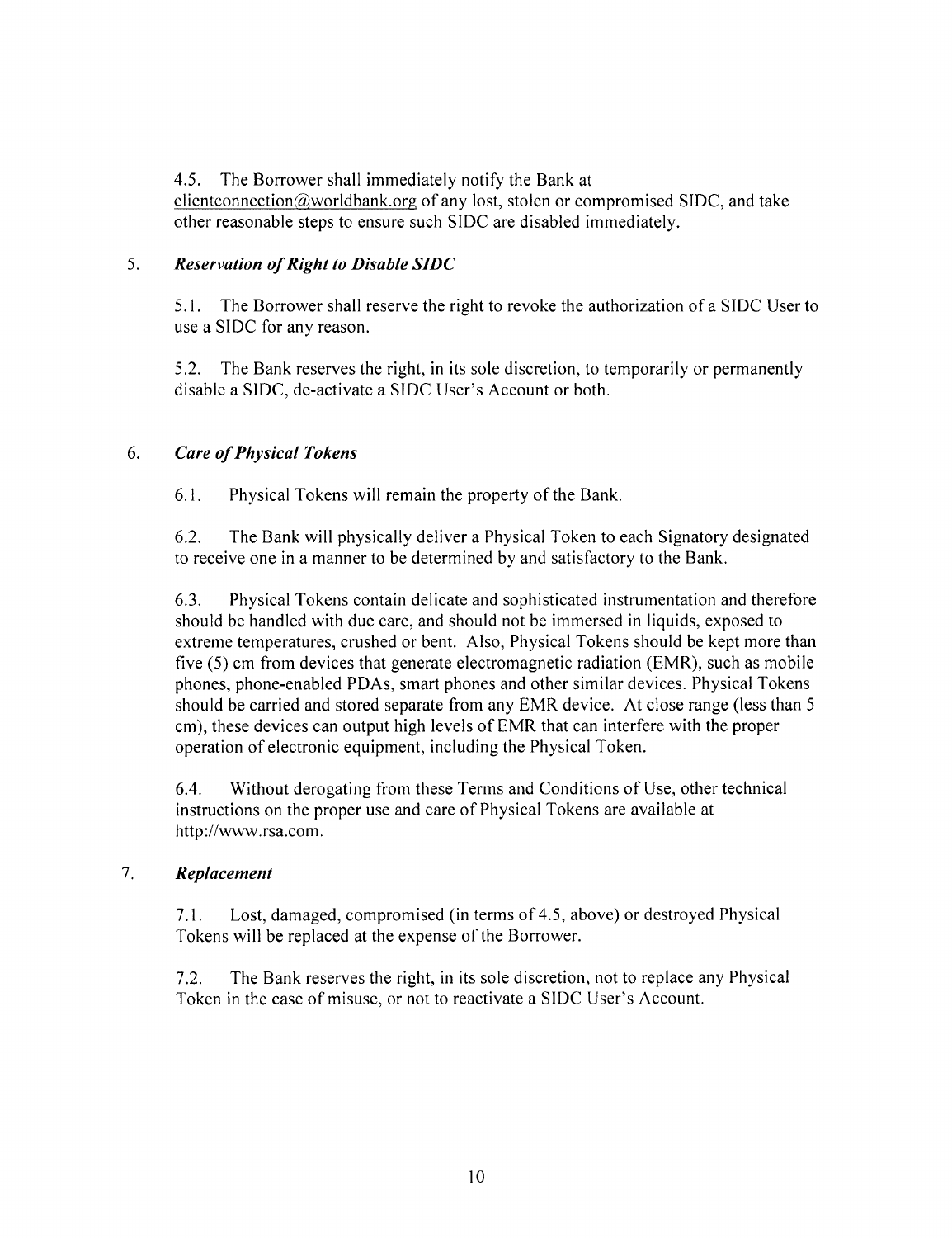$\overline{\phantom{a}}$ 

#### **INTERNATIONAL BANK FOR RECONSTRUCTION AND DEVELOPMENT**

#### **STATEMENT OF EXPENSES - SOE (No Supporting Documents)**

| LOAN NO.:               |  |
|-------------------------|--|
|                         |  |
| <b>APPLICATION NO.:</b> |  |
| <b>PAGE NO.:</b>        |  |

**SUB-LOANS** CATEGORY **NUMBER:**

| 4                 | $\mathbf{2}$ | 3        | 4         | 5              | 6            | $\overline{7}$ | 8                         | 9       | 10              | 11                        | 12          |
|-------------------|--------------|----------|-----------|----------------|--------------|----------------|---------------------------|---------|-----------------|---------------------------|-------------|
|                   |              |          |           |                | 100% of      |                | Amount                    |         |                 | Date of                   | US\$ Amount |
| Name or           | Name         | Code of  | Amount of | No.            | Amounts paid | %              | requested in              | Date of | Rate            | Withdrawal                | withdrawn   |
| Number of         | of           | Currency | Sub-loan  | of             | in this      |                | Financ   this Application | Payment | оf              | from Special from Special |             |
| Sub-loan Benefic. |              | of       |           | <b>Invoice</b> | Application  | by IBRD        | (Col 6 X 7)               |         | <b>Exchange</b> | Account                   | Account     |
|                   |              | Sub-loan |           |                |              |                |                           |         |                 |                           |             |
|                   |              |          |           |                |              |                |                           |         |                 |                           |             |
|                   |              |          |           |                |              |                |                           |         |                 |                           |             |
|                   |              |          |           |                |              |                |                           |         |                 |                           |             |
|                   |              |          |           |                |              |                |                           |         |                 |                           |             |
|                   |              |          |           |                |              |                |                           |         |                 |                           |             |
|                   |              |          |           |                |              |                |                           |         |                 |                           |             |
|                   |              |          |           |                |              |                |                           |         |                 |                           |             |
|                   |              |          |           |                |              |                |                           |         |                 |                           |             |
|                   |              |          |           |                |              |                |                           |         |                 |                           |             |
|                   |              |          |           |                |              |                |                           |         |                 |                           |             |
|                   |              |          |           |                |              |                |                           |         |                 |                           |             |
|                   |              |          |           |                |              |                |                           |         |                 |                           |             |
|                   |              |          |           |                |              |                |                           |         |                 |                           |             |
|                   |              |          |           |                |              |                |                           |         |                 |                           |             |
|                   |              |          |           |                |              |                |                           |         |                 |                           |             |
|                   |              |          |           |                |              |                |                           |         |                 |                           |             |
|                   |              |          |           |                |              |                |                           |         |                 |                           |             |
|                   |              |          |           |                |              |                |                           |         |                 |                           |             |
|                   |              |          |           |                |              |                |                           |         |                 |                           |             |
|                   |              |          |           |                |              |                |                           |         |                 |                           |             |
|                   |              |          |           |                |              |                |                           |         |                 | 13-Total                  |             |